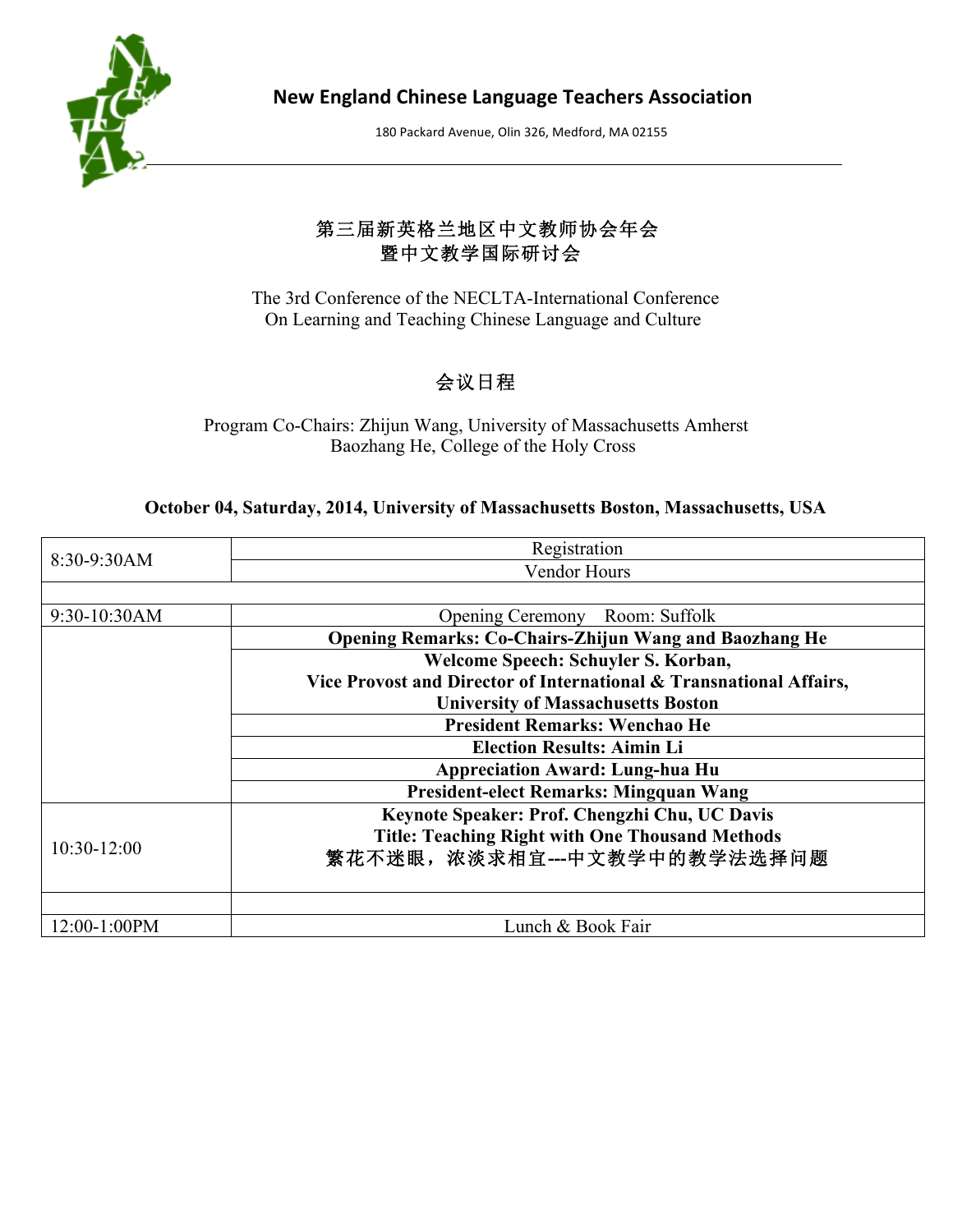| $1:00 - 2:00$ pm                                                            |                                                                                            | <b>Presentation and Workshop</b>                                         |                                                                         |
|-----------------------------------------------------------------------------|--------------------------------------------------------------------------------------------|--------------------------------------------------------------------------|-------------------------------------------------------------------------|
| Room: Suffolk                                                               | Room: Norfolk                                                                              | Room: Bristol                                                            | Room: Berkshire                                                         |
| K-12 workshop:<br>Note: This workshop                                       | Chair: Mingquan Wang                                                                       | Chair: Lung-hua Hu                                                       | Chair: Baozhang He                                                      |
| runs from 1pm to<br>3:30pm.                                                 | 1. 汉语学习者口语能力的培<br>养, 熊文, University of                                                     | 1.普通话连读变调之研<br>究及其应用, Lung-Hua                                           | 1. 汉语教材如何融入<br>中国文化——谈系列                                                |
| <b>Yulan Lin</b>                                                            | <b>Rhode Island</b>                                                                        | Hu, Brown University                                                     | 汉语阅读教材的编<br>写,黄伟嘉,波士顿                                                   |
| Gail Wang and<br><b>Louise Zhu</b>                                          | 2. Providing Corrective Feedback<br>to Students' Errors: What Does                         | 2. Business Chinese<br>Classroom vs. Reality:                            | 大学                                                                      |
| <b>Application of</b><br><b>ACTFL's Can-Do</b><br><b>Statements to K-12</b> | the Research Say and What Could<br>Teachers Adopt in Language<br>Classes, 吴瑜, UMass Boston | What Should We Teach<br>Today? Hongyun Sun,<br><b>Harvard University</b> | 2. The Class Design of<br>U.S. Local Chinese<br>Culture Study, Wei Liu, |
| <b>Instruction:</b>                                                         | 3. 汉语学习的成本和效益, 张                                                                           | 3. 提升高级水平学生对                                                             | <b>Harvard University</b>                                               |
| In this workshop, two                                                       | 兴刚, University of Rhode                                                                    | 语法的掌握, Hsin-I                                                            | 3. 汉字的记号化与对                                                             |
| important documents                                                         | <b>Island</b>                                                                              | Tseng, Brown                                                             | 外汉字教学, Levente                                                          |
| recently created by                                                         |                                                                                            | University                                                               | Li, Tufts University                                                    |
| ACTFL, namely,                                                              |                                                                                            |                                                                          |                                                                         |
| Performance Descriptors                                                     |                                                                                            |                                                                          |                                                                         |
| for Language Learners<br>and Can-Do Statements                              |                                                                                            |                                                                          |                                                                         |
| will be introduced as the                                                   |                                                                                            |                                                                          |                                                                         |
| source for setting the                                                      |                                                                                            |                                                                          |                                                                         |
| instructional goals for a                                                   |                                                                                            |                                                                          |                                                                         |
| single lesson, a unit, a                                                    |                                                                                            |                                                                          |                                                                         |
| semester or a year-long                                                     |                                                                                            |                                                                          |                                                                         |
| course syllabus. These                                                      |                                                                                            |                                                                          |                                                                         |
| documents cover                                                             |                                                                                            |                                                                          |                                                                         |
| student's performance                                                       |                                                                                            |                                                                          |                                                                         |
| range from the novice                                                       |                                                                                            |                                                                          |                                                                         |
| through intermediate to                                                     |                                                                                            |                                                                          |                                                                         |
| advanced levels.                                                            |                                                                                            |                                                                          |                                                                         |
|                                                                             |                                                                                            |                                                                          |                                                                         |
| 2:00-2:30PM                                                                 | Coffee break and book fair                                                                 |                                                                          |                                                                         |

| 3:30PM                      | <b>Presentation and</b> |                    |                    |  |
|-----------------------------|-------------------------|--------------------|--------------------|--|
| $2:30-3:3$                  | Workshop                |                    |                    |  |
| $00-11$<br>Room.<br>Suffolk | Norfolk<br>R00m         | Bristol<br>. Room: | Berkshire<br>Room: |  |